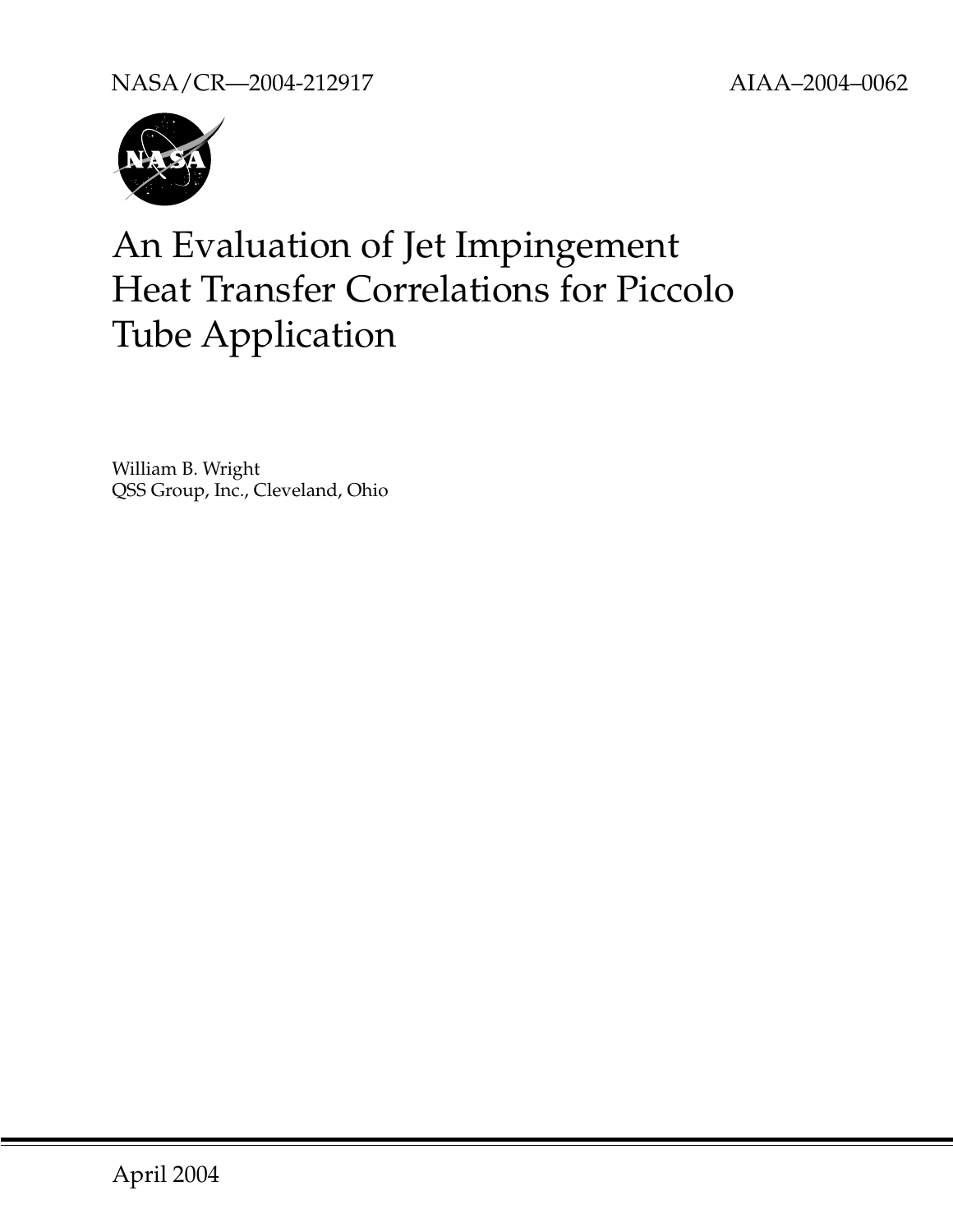Since its founding, NASA has been dedicated to the advancement of aeronautics and space science. The NASA Scientific and Technical Information (STI) Program Office plays a key part in helping NASA maintain this important role.

The NASA STI Program Office is operated by Langley Research Center, the Lead Center for NASA's scientific and technical information. The NASA STI Program Office provides access to the NASA STI Database, the largest collection of aeronautical and space science STI in the world. The Program Office is also NASA's institutional mechanism for disseminating the results of its research and development activities. These results are published by NASA in the NASA STI Report Series, which includes the following report types:

- ∑ TECHNICAL PUBLICATION. Reports of completed research or a major significant phase of research that present the results of NASA programs and include extensive data or theoretical analysis. Includes compilations of significant scientific and technical data and information deemed to be of continuing reference value. NASA's counterpart of peerreviewed formal professional papers but has less stringent limitations on manuscript length and extent of graphic presentations.
- ∑ TECHNICAL MEMORANDUM. Scientific and technical findings that are preliminary or of specialized interest, e.g., quick release reports, working papers, and bibliographies that contain minimal annotation. Does not contain extensive analysis.
- CONTRACTOR REPORT. Scientific and technical findings by NASA-sponsored contractors and grantees.
- ∑ CONFERENCE PUBLICATION. Collected papers from scientific and technical conferences, symposia, seminars, or other meetings sponsored or cosponsored by NASA.
- ∑ SPECIAL PUBLICATION. Scientific, technical, or historical information from NASA programs, projects, and missions, often concerned with subjects having substantial public interest.
- TECHNICAL TRANSLATION. Englishlanguage translations of foreign scientific and technical material pertinent to NASA's mission.

Specialized services that complement the STI Program Office's diverse offerings include creating custom thesauri, building customized databases, organizing and publishing research results . . . even providing videos.

For more information about the NASA STI Program Office, see the following:

- ∑ Access the NASA STI Program Home Page at *http://www.sti.nasa.gov*
- ∑ E-mail your question via the Internet to help@sti.nasa.gov
- Fax your question to the NASA Access Help Desk at 301–621–0134
- Telephone the NASA Access Help Desk at 301–621–0390
- Write to: NASA Access Help Desk NASA Center for AeroSpace Information 7121 Standard Drive Hanover, MD 21076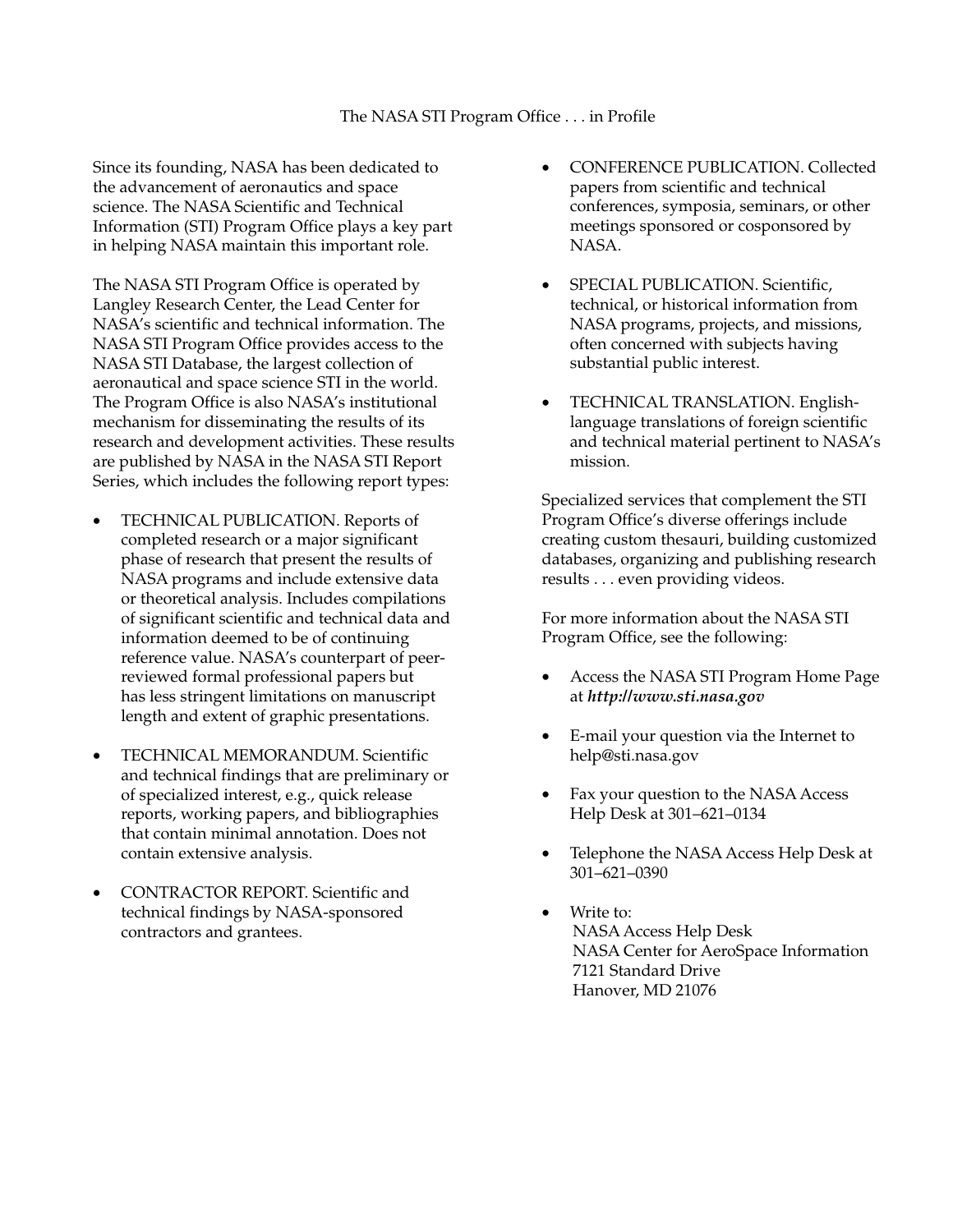

# An Evaluation of Jet Impingement Heat Transfer Correlations for Piccolo Tube Application

William B. Wright QSS Group, Inc., Cleveland, Ohio

Prepared for the 42nd Aerospace Sciences Meeting and Exhibit sponsored by the American Institute of Aeronautics and Astronautics Reno, Nevada, January 5–8, 2004

Prepared under Grant NAG3–00145

National Aeronautics and Space Administration

Glenn Research Center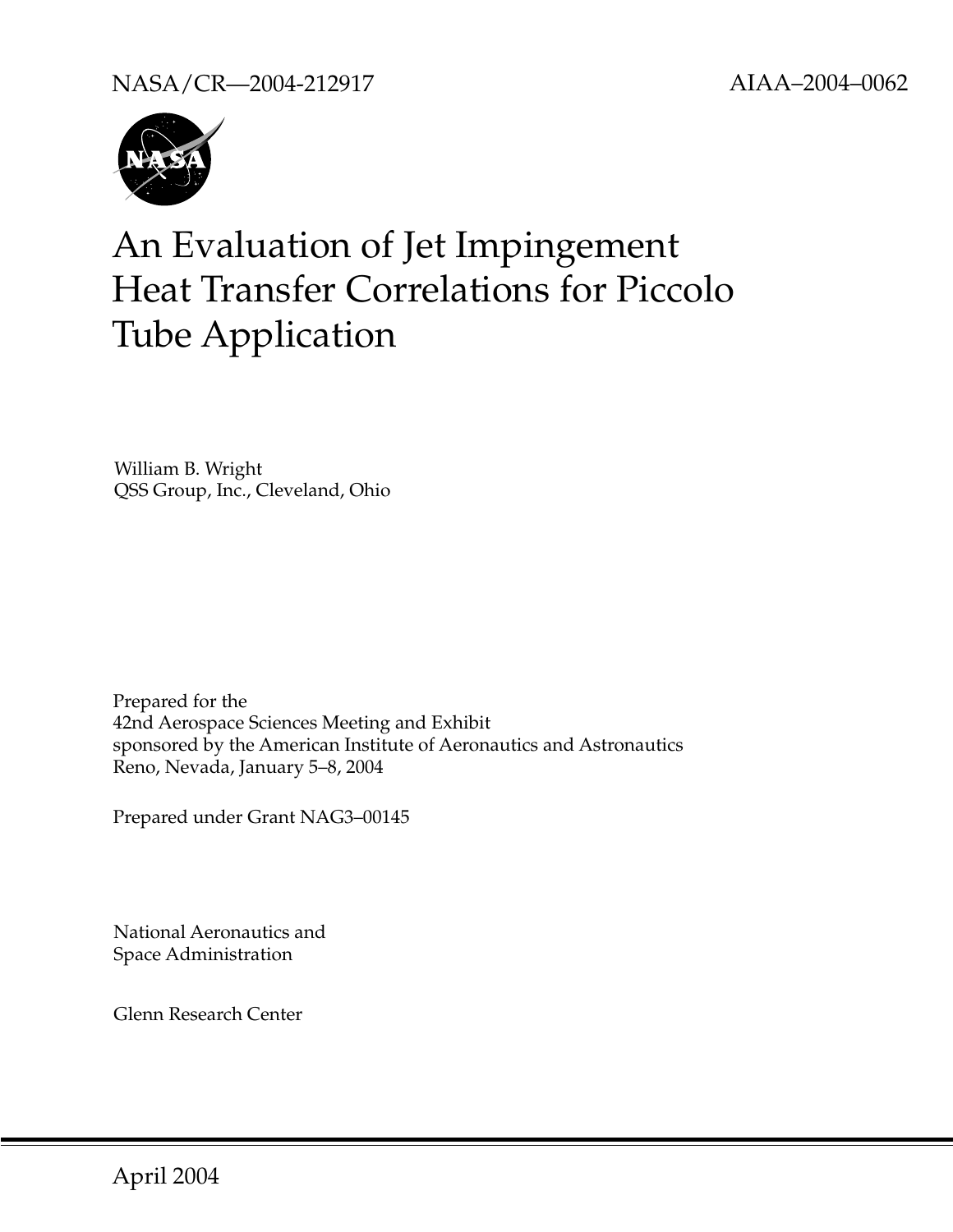## **Acknowledgments**

The author would like to acknowledge Derek Rounds, Cessna Aircraft Company, Sam Lee, QSS Group, Inc., Gene Addy, NASA Glenn Research Center, and Andy Broeren, University of Illinois at Urbana-Champaign, for access to data from their test in a very short time period and for help with data reduction. The author would like to thank Colin Bidwell for assistance with using TECPLOT. The author would also like to thank NASA Glenn Research Center for the continued financial support of this contract.

Available from

NASA Center for Aerospace Information 7121 Standard Drive Hanover, MD 21076

National Technical Information Service 5285 Port Royal Road Springfield, VA 22100

Available electronically at <http://gltrs.grc.nasa.gov>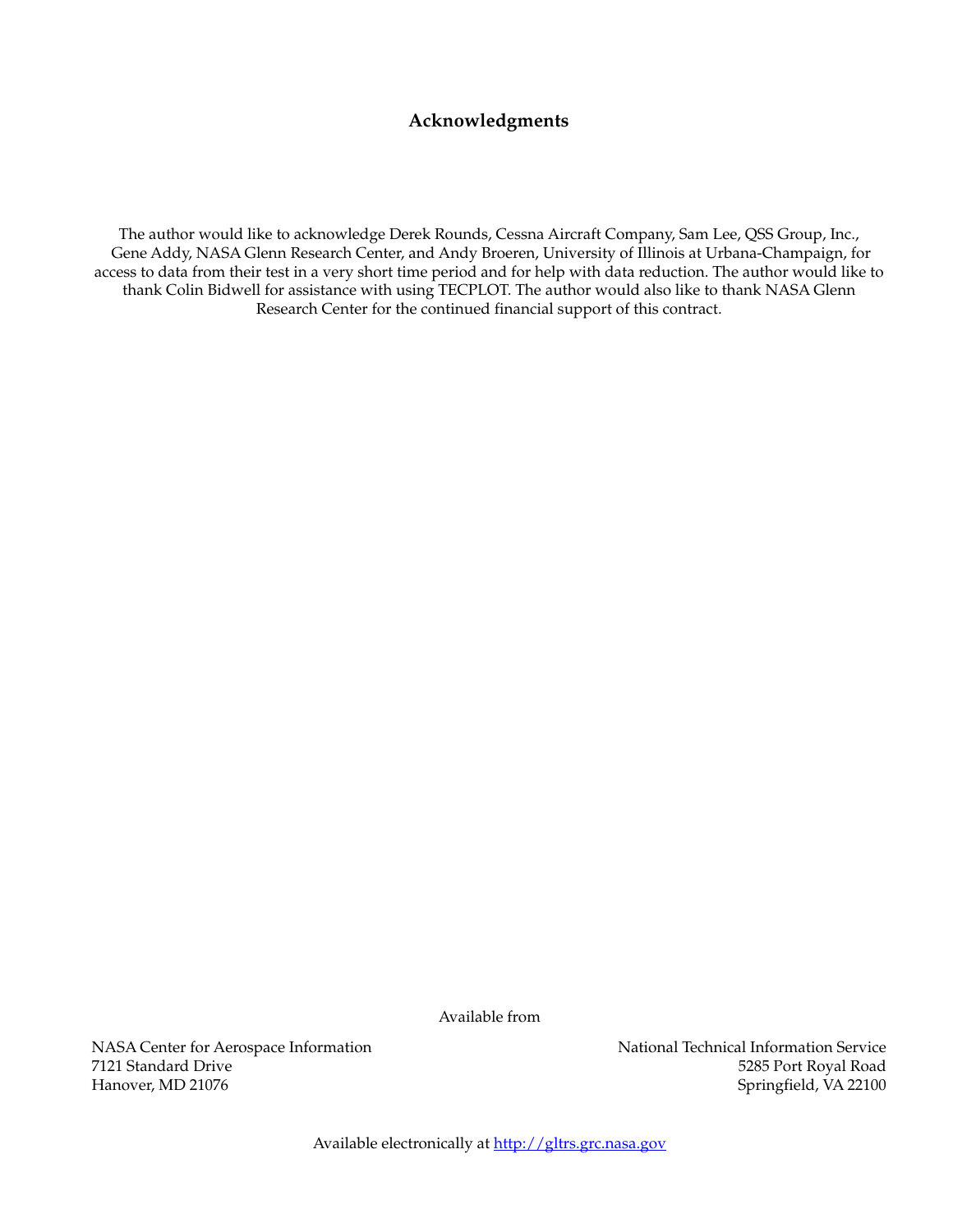### **AN EVALUATION OF JET IMPINGEMENT HEAT TRANSFER CORRELATIONS FOR PICCOLO TUBE APPLICATION**

William B. Wright QSS Group, Inc. Cleveland, Ohio 44135

#### **ABSTRACT**

Impinging jets have been used for a wide variety of applications where high rates of heat transfer are desired. This report will present a review of heat transfer correlations that have been published. The correlations were then added to the LEWICE software to evaluate the applicability of these correlations to a piccolo tube anti-icing system. The results of this analysis were then compared quantitatively to test results on a representative piccolo tube system.

#### **NOMENCLATURE**

A Area ratio (dimensionless) c chord (m) c<sub>n</sub> spanwise distance between holes (m)  $c<sub>x</sub>$  chordwise distance between holes (m)  $C_p$  heat capacity (kJ/kgK)<br>d is hole diameter (m) jet hole diameter (m) D diameter of semi-cylinder (m) G mass flux  $(kg/m^2s)$ h Heat transfer coefficient  $(kW/m^2K)$ k Thermal conductivity (kW/mK) *m* Mass flow rate per unit span (kg/ms) N<sub>r</sub><br>Nu Number of jet rows Nusselt number  $\frac{hd}{d}$ *ka*  $\overline{Nu}$  average Nusselt number q" Heat flux (kW/m<sup>2</sup>) Pr Prandtl number  $= \frac{C_p \mu_a}{\sigma_a^2}$ *ka* r radial distance from hole (m) Re Reynolds number <sup>=</sup> *Gd*  $\mu_a$ s wrap distance (m) Temperature  $(K)$ w slot width (m)  $z_n$  distance from hole to wall  $(m)$ 

#### Correlation Constants

a, B, b, C, c, c<sub>o</sub>, m, n, n<sub>x</sub>, n<sub>y</sub>, n<sub>z</sub>

#### Greek Letters

 $\alpha$  impingement angle (degrees)

 $\mu$  viscosity (kg/m-s)

 $\rho$  density (kg/m<sup>3</sup>)

#### Subscripts

| a   | air           |
|-----|---------------|
| c   | crossflow     |
|     | jet           |
| max | maximum value |
| O   | stagnation    |
|     | heat flux     |

#### **INTRODUCTION**

The removal and/or prevention of ice on aircraft components is vital to aircraft performance and operation. Even small amounts of ice can have disastrous consequences. Because of this, several methods of ice prevention and removal have been designed. Methods of ice control can be arranged into two broad categories: anti-icing methods and de-icing methods. Anti-icing methods are concerned with the prevention or minimization of ice buildup on protected surfaces. De-icing methods are concerned with ice removal after and during ice build up.

The primary means of preventing ice formation on wings and engine inlets for modern commercial transport aircraft is by extracting hot air from the compressor and blowing it on the inside surface of the leading edge through small holes drilled in a pipe. Ice accretion is prevented by supplying enough energy to evaporate the impinging water (evaporative anti-icing) or by maintaining a surface temperature above freezing (running wet anti-icing). This report will demonstrate that the amount of heat supplied can be calculated by correlations based upon hole and pipe diameter, the number of holes, the mass flow rate of the air and the supply temperature.

Impinging jets are a widely used method for heating and cooling applications. Martin<sup>1</sup> and later Jambunathan et al.<sup>2</sup> provide a thorough review of heat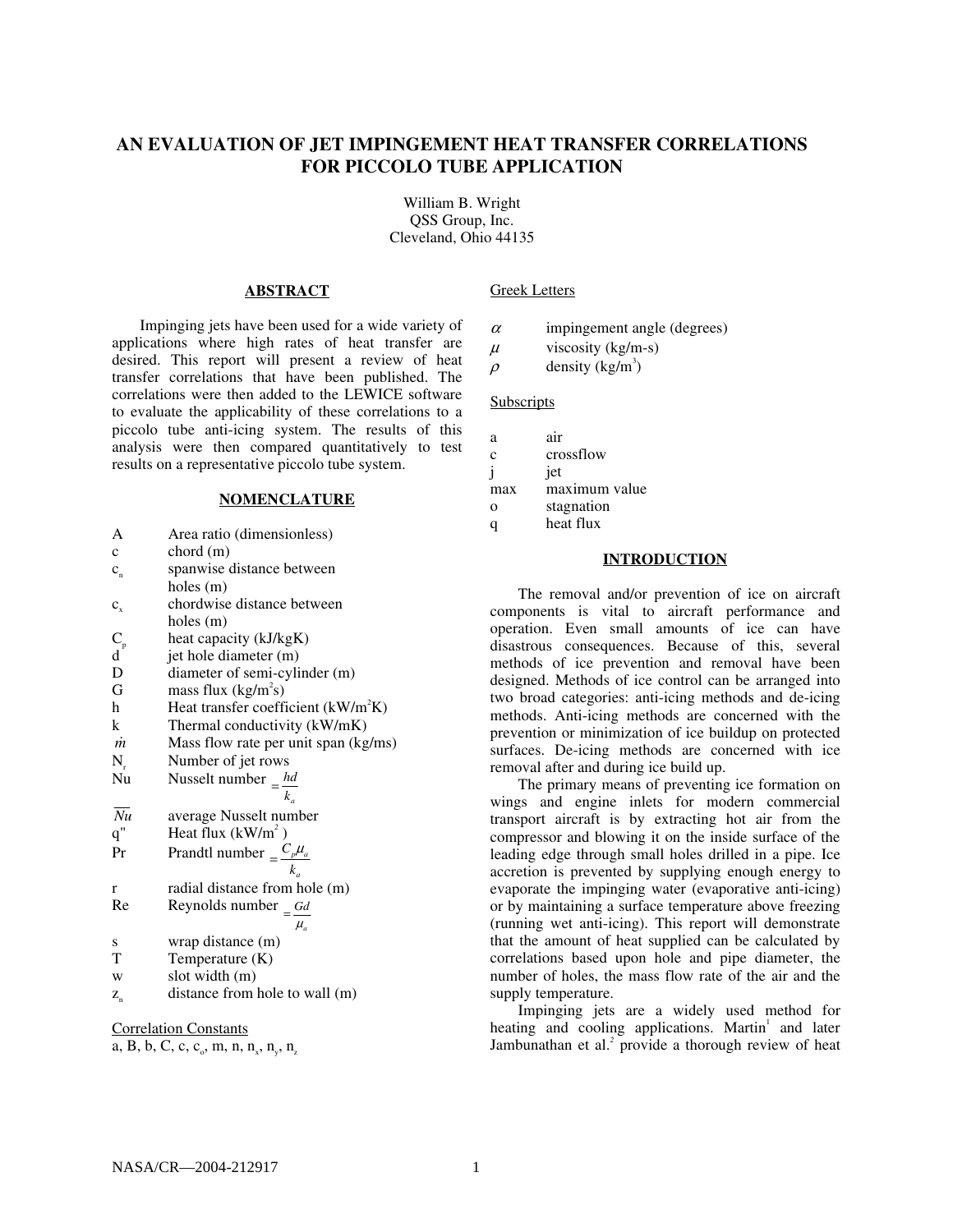transfer data from impinging jets. Most of the research referenced in these works was performed using a single jet or a group of jets impinging on a flat plate. Correlations were presented in these reports for the average Nusselt number. While this information is useful, piccolo tubes impinge on the curved inside surface of a wing or inlet. Additionally, the effect of jet interaction, jet angle, and Nusselt number distribution are also of interest.

Livingood and Gauntner<sup>3</sup> were the first to look at a row of jets impinging on a concave surface for a turbine cooling application. Similar studies were performed by Hollworth and Berry<sup>4</sup> and also Hrycak.<sup>5</sup> These reports included the first attempts at creating correlations for average Nusselt number.

Gau and Chung<sup>6</sup> reported on the effects of both concave and convex surfaces and included results from slots as well as orifices. Sparrow and Lovell<sup>7</sup> studied the effects of jet impingement at oblique angles. Tawfek<sup>8</sup> expanded this analysis for a wider range of impingement angles and Reynolds numbers. Wu et al.<sup>9</sup> performed a numerical study of different impingement angles using  $3D$  Naviér-Stokes. Goldstein and  $Sol<sup>10</sup>$ looked at the effect of entrainment on heat transfer that can occur near the leading edge. Goldstein et al.<sup>11</sup> used a similar technique to examine variation of recovery factor. Florshuetz et al. $12$  studied the spanwise effects and the effect of staggered jet arrays versus inline arrays.

Recently, experimental techniques have advanced that allow accurate measurement and correlation of local Nusselt number. Campbell et al.<sup>13</sup> and Crafton et al.<sup>14</sup> presented a methodology using temperature sensitive paint to obtain more accurate and more detailed measurements of heat transfer at different angles. Ichimiya<sup>15</sup> performed a similar study using a thermosensitive liquid crystal. Maurel and Solliec<sup>16</sup> used laser Doppler velocimetry and particle image velocimetry to measure details of the jet flow field as well as heat transfer. Tawfek<sup>17</sup> used heat flux sensors to obtain local and average heat transfer measurements. He also obtained local pressure distributions using a Perspex disk. Huber and Viskanta<sup>18</sup> used the liquid crystal technique to examine the effect of jet spacing. Huang and  $E1-Genk^{19}$  used a heated plate to take measurements of local and average heat transfer. Brown et al.<sup>20</sup> used thermocouple measurements for a piccolo tube system but did not publish the coefficients of the correlation obtained. However, the form of their correlation is similar to the other reports which suggest that the other correlations may be useful.

The report is divided into three sections. The first section will provide a description of the LEWICE<sup>21</sup> model, with emphasis on the anti-icing physics. The second section will describe the specific correlations tested. The third section will compare the anti-icing results using these correlations with data taken in the Icing Research Tunnel (IRT) on a representative piccolo tube system.

#### **LEWICE**

The computer program LEWICE embodies an analytical ice accretion model that evaluates the thermodynamics of the freezing process that occurs when supercooled droplets impinge on a body. The atmospheric parameters of temperature, pressure, and velocity, and the meteorological parameters of liquid water content (LWC), droplet diameter, and relative humidity are specified and used to determine the shape of the ice accretion. The surface of the clean (un-iced) geometry is defined by segments joining a set of discrete body coordinates. The software consists of four major modules. They are 1) the flow field calculation, 2) the particle trajectory and impingement calculation, 3) the thermodynamic and ice growth calculation, and 4) the modification of the current geometry by addition of the ice growth.

LEWICE applies a time-stepping procedure to "grow" the ice accretion. Initially, the flow field and droplet impingement characteristics are determined for the clean geometry. The ice growth rate on each segment defining the surface is then determined by applying the thermodynamic model. When a time increment is specified, this growth rate can be interpreted as an ice thickness and the body coordinates are adjusted to account for the accreted ice. This procedure is repeated, beginning with the calculation of the flow field about the iced geometry, then continued until the desired icing time has been reached.

The thermal module calculates the 2D transient (time-dependant) heat conduction in a body. It can handle multiple composite layers, where each layer can have different thermal properties including temperature dependence and anisotropy. Ice growth can be predicted with or without heat, and the model includes various routines for ice shedding and water runback. It can also function as an ice accretion simulator with heater power turned off. The original deicer program has been documented in previous reports.<sup>21-23</sup>

While this module was originally designed to simulate an electrothermal de-icer, a bleed air system can be analyzed through the use of appropriate boundary conditions. This method, based upon the model of Al-Khalil, $^{24}$  requires that the user supply either a heat flux or heat transfer coefficient as a boundary condition. For design purposes, users have indicated a preference for a system that instead inputs piccolo tube design parameters. These parameters include hole diameter, jet distance from the wall and jet spacing. The next section of this report describes empirical equations that have been developed which may be appropriate for anti-icing design.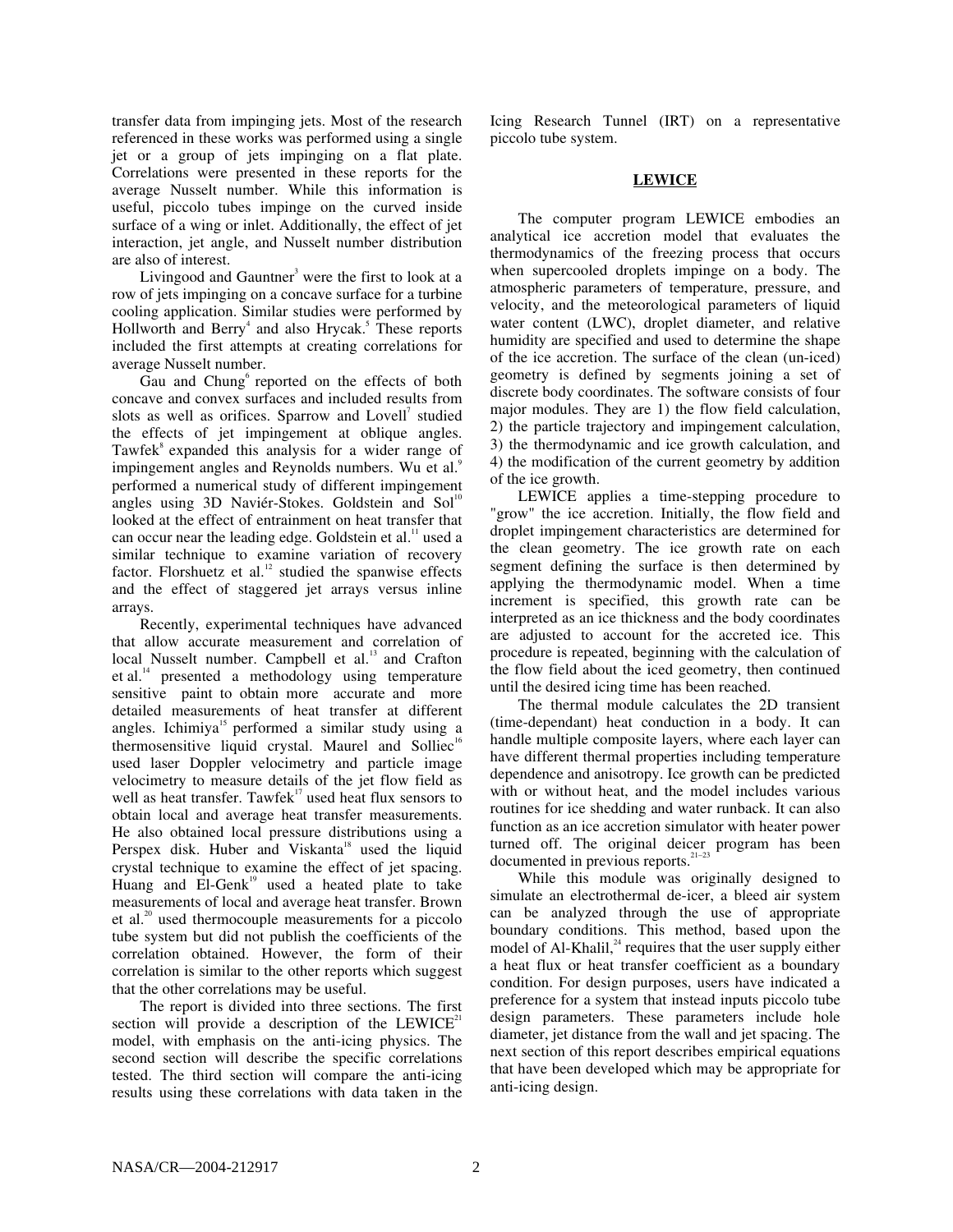LEWICE also contains a feature that assumes 1D heat conduction in the normal direction. This assumption states that while the internal flow is 3D and the external flow and water collection are primarily 2D, heat conduction through the surface is primarily 1D. Previously, the user could choose to assume evaporative heating or a constant (above freezing) surface temperature boundary in this mode. The calculation was performed separately from the icing analysis and did not affect the ice shape. It was created for performing quick design analysis of anti-icing systems. This feature has recently been extended for electrothermal and piccolo tube systems. The user can now specify the heat inputs in the same manner as the 2D conduction model. LEWICE will then perform the same type of analysis (except assuming 1D heat transfer), including the calculation of residual ice growth if insufficient heat is added. This mode will allow the user to perform more rapid preliminary design analysis of systems.

#### **PICCOLO TUBE CORRELATIONS**

The reports discussed earlier found that local and average Nusselt numbers were primarily functions of the jet Reynolds number, the jet spacing, and the distance to the wall. Effects of curvature and impingement angle were also studied. Some of the reports listed previously only provided a partial correlation. This section will present each of the full correlations found and their range of applicability. As with any correlation, care must be taken when extrapolating outside of the applicable range. Unless otherwise noted, the correlations were developed for arrays of circular holes impinging normally on a flat plate. Additionally, Reynolds number was calculated for circular cross-section holes by using the mass flow rate per unit span:

$$
\text{Re} = \frac{4\dot{m}}{\pi N_r \mu} \frac{c_n}{d}
$$

$$
\text{Martin}^1_{\text{1--0.05}}
$$

$$
\overline{Nu} = \left[ 1 + \left( \frac{z_n/d}{0.6/\sqrt{A}} \right)^6 \right]^{-0.05} \sqrt{A} \frac{1 - 2.2\sqrt{A}}{1 + 0.2(z_n/d - 6)\sqrt{A}} \text{Re}
$$

where A is the dimensionless area

$$
A = \frac{\frac{\pi}{4}d^2}{c_n c_x}
$$
  
2,000 \le Re \le 100,000  
0.004 \le A \le 0.04  
2 \le z\_n/d \le 12

**Hrycak<sup>5</sup>**  
\nFlat Plate  
\n
$$
Nu_o = 0.763 \text{ Pr}^{0.39} \text{Re}^{0.5} \left(\frac{z_n}{d}\right)^{0.16}
$$
  
\nSemi-Cylinder  
\n $Nu_o = 1.85 \text{ Pr}^{1/3} \text{Re}^{0.695} \left(\frac{d}{D_c}\right)^{1.05}$   
\n $14,000 \le \text{Re} \le 67,000$   
\n $1.5 \le z_n/d \le 7$   
\n $D_c = 127 \text{ mm}$ 

#### Gau and Chung<sup>6</sup>

Slot impinging on Concave Surface Re is based on the slot width, w.

$$
\overline{Nu} = 0.251 \text{Re}^{0.68} \left( \frac{D_c}{w} \right)^{-0.38} \left( \frac{z_n}{w} \right)^{0.15}
$$
  
\n
$$
Nu_o = 0.729 \text{Re}^{0.5} \left( \frac{D_c}{w} \right)^{-0.14} \left( \frac{z_n}{w} \right)^{0.16}
$$
  
\n
$$
8 \le Z_n/w \le 16
$$
  
\n
$$
\overline{Nu} = 0.394 \text{Re}^{0.68} \left( \frac{D_c}{w} \right)^{-0.38} \left( \frac{z_n}{w} \right)^{-0.32}
$$
  
\n
$$
Nu_o = 1.76 \text{Re}^{0.54} \left( \frac{D_c}{w} \right)^{-0.15} \left( \frac{z_n}{w} \right)^{-0.38}
$$
  
\n
$$
6,000 \le \text{Re} \le 35,000
$$
  
\n
$$
8 \le D_c/w \le 45.7
$$
  
\n
$$
2 \le \overline{Z_n}/w \le 8
$$

#### Tawfek<sup>8</sup> Angled impingement

 $S<sub>max</sub>$  represents the wrap distance measured from the impingement location where the maximum Nusselt number is located.

$$
Nu_{o} = 0.16 \text{Re}^{0.71} \left(\frac{z_{n}}{d}\right)^{-0.14} \left(\frac{d}{D_{c}}\right)^{-0.35}
$$

$$
Nu_{\text{max}} = 0.142 \text{Re}^{0.71} \alpha^{0.194} \left(\frac{z_{n}}{d}\right)^{-0.14} \left(\frac{d}{D}\right)^{-0.35}
$$

$$
\frac{s_{\text{max}}}{d} = \text{Re}^{0.611} \left(\frac{z_{n}}{d}\right)^{-0.14} \left[0.005 - 0.0016\alpha - 0.0012\alpha^{2}\right]
$$

$$
3,800 \le \text{Re} \le 40,000
$$

$$
20^{\circ} \le \alpha \le 90^{\circ}
$$

$$
7 \le z_{n}/d \le 30
$$

$$
0.06 \le d/D_{c} \le 0.14
$$

 $\frac{2}{3}$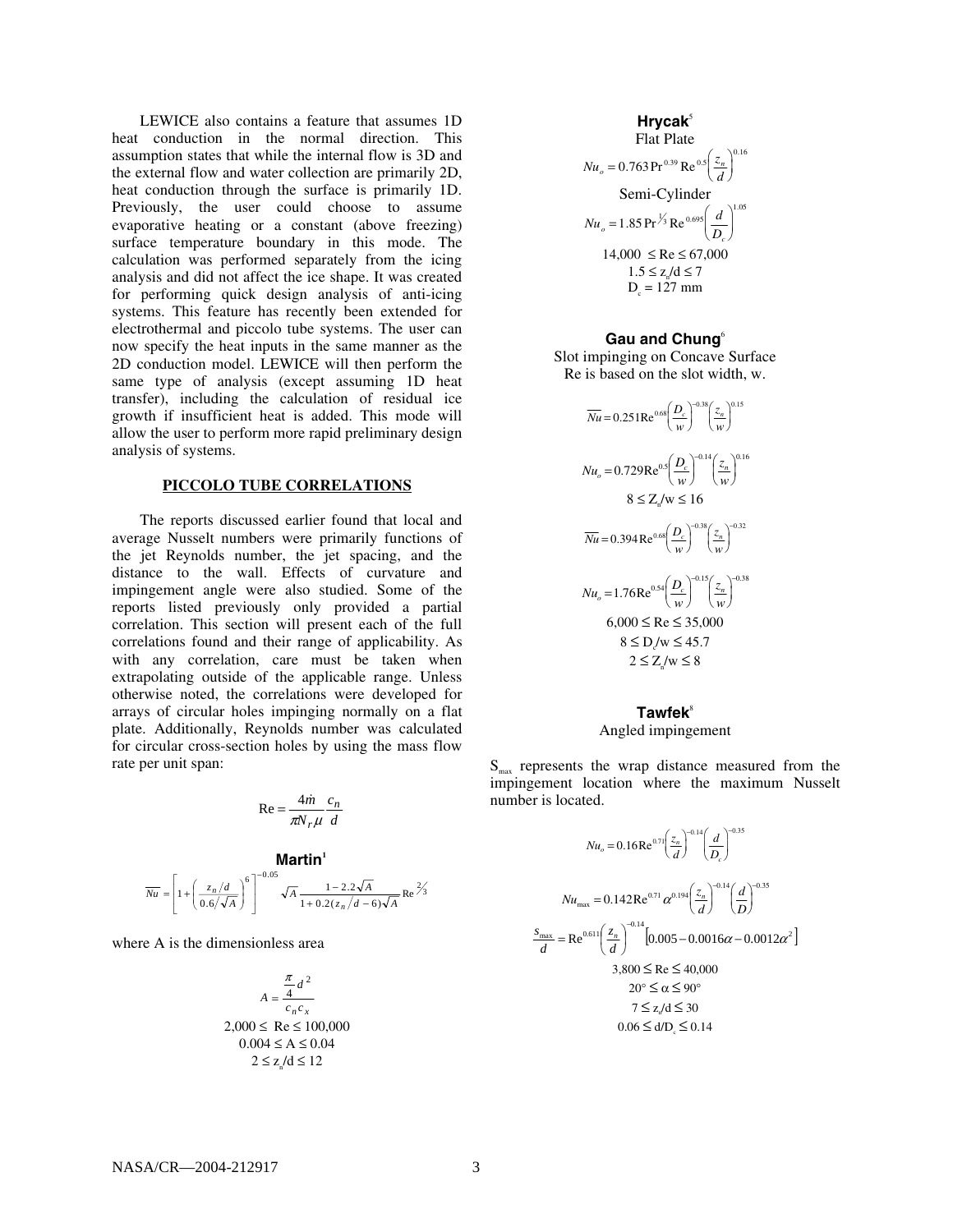#### **Goldstein and Seol<sup>10</sup>**

$$
\overline{Nu} = \frac{2.9 \text{ Re}^{0.7} \exp\left(-0.09\left(\frac{s}{d}\right)^{1.4}\right)}{22.8 + \left(\frac{c_n}{d}\right)\left(\frac{z_n}{d}\right)^{0.5}}
$$
  

$$
10,000 \le \text{Re} \le 40,000
$$
  

$$
2 \le z_n / d \le 8
$$
  

$$
4 \le c_n / d \le 8
$$
  

$$
0 \le s / d \le 6
$$

### Goldstein et al.<sup>11</sup>

 $Nu_a$  is based on the assumption of constant heat flux whereas Nu is based upon the assumption of constant temperature difference.

$$
\overline{Nu} = \text{Re}^{0.76} \frac{24 - \left(\frac{z_n}{d} - 7.75\right)}{533 + 44\left(\frac{r}{d}\right)^{1.285}}
$$

$$
\overline{Nu}_q = \text{Re}^{0.76} \frac{24 - \left(\frac{z_n}{d} - 7.75\right)}{533 + 44\left(\frac{r}{d}\right)^{1.394}}
$$

$$
61,000 \le \text{Re} \le 124,000
$$

$$
0.5 \le r/d \le 32
$$

$$
6 \le z_d/d \le 12
$$

The second Goldstein correlation listed above was used in LEWICE for the purpose of demonstrating the correlation's use in the software. Values calculated using this correlation provide the average Nusselt number at each radial position rather than the local Nusselt number. When this process started, it was thought that the high Reynolds numbers of this correlation were necessary for piccolo tube applications. However, the experimental data used for comparison had a Reynolds number below the range of this correlation.

## Florschuetz<sup>12</sup>

Jet array with crossflow

$$
\overline{Nu} = C \operatorname{Pr}^{\frac{1}{3}} \operatorname{Re}^m \left[ 1 - B \left[ \frac{z_n}{d} \frac{G_c}{G_j} \right]^n \right]
$$

where C, B m and n fit the general form

$$
C, B, m, n = c_o \left(\frac{c_x}{d}\right)^{n_x} \left(\frac{c_n}{d}\right)^{n_y} \left(\frac{z_n}{d}\right)^{n_z}
$$

based on the following tables.

#### **Table 1: Coefficients for inline holes**

|   |       |          |          | n       |
|---|-------|----------|----------|---------|
| C | 1.18  | $-0.944$ | $-0.642$ | 0.169   |
| m | 0.612 | 0.059    | 0.032    | $-0.02$ |
| B | 0.437 | $-0.095$ | $-0.219$ | 0.275   |
| n | 0.092 | $-0.005$ | 0.599    | 0.04    |

#### **Table 2: Coefficients for staggered holes**

|   | $C_{\alpha}$ | n                           | n        | n       |
|---|--------------|-----------------------------|----------|---------|
| C | 1.87         | $-0.771$                    | $-0.999$ | $-0.26$ |
| m | 0.571        | 0.028                       | 0.092    | 0.039   |
| B | 1.03         | $-0.243$                    | $-0.307$ | 0.059   |
| n | 0.442        | 0.098                       | $-0.003$ | 0.304   |
|   |              | $2,500 \leq Re \leq 70,000$ |          |         |

 $5 \leq c_x/d \leq 15$  (inline)  $5 \leq c_x/d \leq 10$  (staggered)  $4 \leq c_n/d \leq 8$  $1 \le z_n/d \le 3$ 

**Tawfek**<sup>17</sup>  
\n
$$
\overline{Nu} = 0.453 \text{Pr}^{\frac{1}{3}} \text{Re}^{0.691} \left(\frac{z_n}{d}\right)^{-0.22} \left(\frac{c_n}{d}\right)^{-0.38}
$$
\n
$$
3,400 \le \text{Re} \le 41,000
$$
\n
$$
2 \le c_n/d \le 30
$$
\n
$$
6 \le z_n/d \le 58
$$

**Huber and Viskanta<sup>18</sup>**  
\n
$$
\overline{Nu} = 0.285 \text{ Re } {}^{0.71} \text{ Pr} \frac{X_2 \left(\frac{z_n}{d}\right)^{-0.123} \left(\frac{c_n}{d}\right)^{-0.725}}{3,400 \le \text{Re} \le 20,500}
$$
\n
$$
0.25 \le z_n / d \le 6
$$
\n
$$
4 \le c_n / d \le 8
$$

**Huang and El-Genk**<sup>19</sup>  

$$
\overline{Nu} = \text{Re}^{0.76} \text{Pr}^{0.42} \left[ a + b \left( \frac{z_n}{d} \right) + c \left( \frac{z_n}{d} \right)^2 \right]
$$

where

$$
a = 10^{-4} \left[ 506 + 13.3 \left( \frac{r}{d} \right) - 19.6 \left( \frac{r}{d} \right)^2 + 2.41 \left( \frac{r}{d} \right)^3 - 0.0904 \left( \frac{r}{d} \right)^4 \right]
$$
  
\n
$$
b = 10^{-4} \left[ 32 - 24.3 \left( \frac{r}{d} \right) + 6.53 \left( \frac{r}{d} \right)^2 - 0.694 \left( \frac{r}{d} \right)^3 + 0.0257 \left( \frac{r}{d} \right)^4 \right]
$$
  
\n
$$
c = -3.85 * 10^{-4} \left[ 1.147 + \left( \frac{r}{d} \right) \right]^{-0.0904}
$$
  
\n
$$
6,000 \le \text{Re} \le 60,000
$$
  
\n
$$
0 \le r/d \le 10
$$
  
\n
$$
1 \le z_n/d \le 12
$$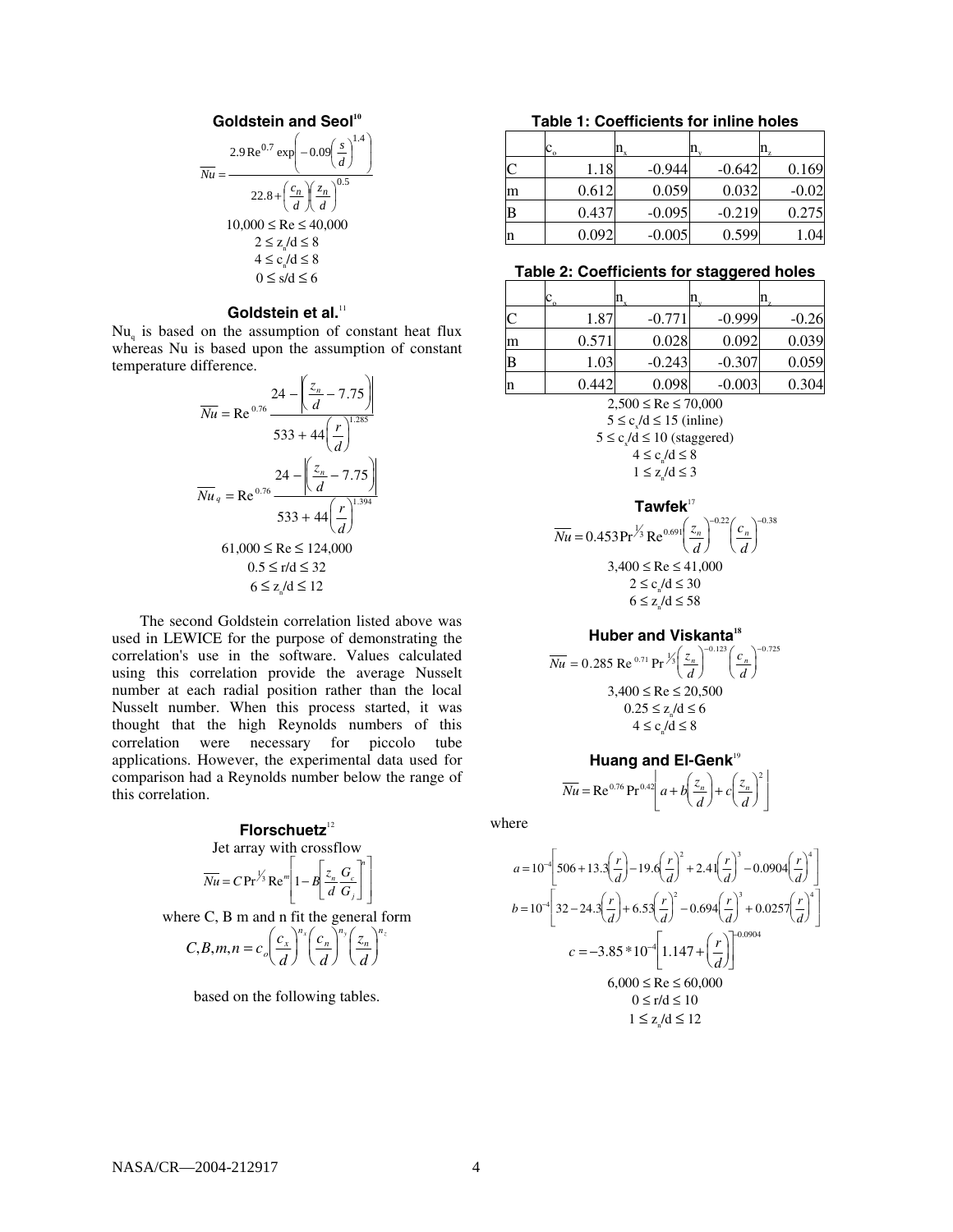#### **BLEED AIR RESULTS**

The model used for comparison in this report is shown in Figure 1. A two week entry was performed in the Icing Research Tunnel (IRT) in Sept. 2003 by Lee, Addy and Broeren<sup>25</sup> for the purpose of documenting residual ice shapes from a piccolo tube system. It is not the intent of the paper to report on the full findings of that test entry. This report will only present preliminary thermal data for comparison with the correlation model.



**Figure 1: Piccolo Tube Test Model**

The model had an average chord length of 1.52 m with a slight 8° sweep. The airfoil profile is similar to the NACA 23014 model used in previous IRT entries as shown in Figure 2. Thermocouples were placed at two different spanwise sections on the inside surface of the airfoil at the locations. A schematic of the thermocouple locations relative to the hole locations is shown in Figure 3.



**Figure 2: Profile of Airfoil Used in Comparison**

| Section FTCs                      |               |                      |        | Section G TCs                          |
|-----------------------------------|---------------|----------------------|--------|----------------------------------------|
| $-TL5$                            |               |                      |        | <b>TL15</b><br>$\bullet$               |
| $\cdot$ TL2                       |               |                      |        | TL18.                                  |
| TL <sub>4</sub><br>$0.88^{\circ}$ | $\rightarrow$ |                      | $\sim$ | $TL16 - L1557$                         |
| 0.05<br>TL <sub>3</sub>           |               | $\ddot{\phantom{0}}$ |        | $\overset{0.45}{\longrightarrow}$ TL17 |
| $-0.48$<br>TL9                    | $\cdot$       |                      | ¥.     | TL22 $\cdot$ $28 +$ $\cdot$            |
| $\cdot$ TL10                      |               |                      |        | TL23.                                  |
| $+TL8$                            |               |                      |        | $+TL21$                                |
| <b>TL11</b>                       |               |                      |        | T124                                   |

**Figure 3: Thermocouple Locations on Piccolo Tube Model** 

In Figure 3 above, the spanwise direction is horizontal while the leading edge has been unwrapped to show the thermocouple locations. The locations where the jets impinge the surface are shown as open circles. The holes are 1.32 mm in diameter and the distance between holes is 6.6 cm or 50 hole diameters. In the comparisons below, one complete set of jets spanwise was simulated. The center row of holes resides on the airfoil leading edge and in the comparisons will be referred to as Jet 1. The lower surface jet row was labeled Jet 2 and the upper surface jet row was labeled Jet 3.

The spanwise distance between the two rows of thermocouples is greater than that shown in the diagram above, although the relative distance from a thermocouple to a hole is correctly displayed. The diagram was presented in this fashion so that both instrumentation rows could be shown. The thermocouple locations were selected such that the piccolo flow did not impinge directly. The thermocouple coordinates relative to the impingement location of the leading edge hole is shown in Table 3.

**Table 3: Thermocouple Locations** 

| TC#         | x(m)   | y(m)      | z(m)      |
|-------------|--------|-----------|-----------|
| TL5         | 0.0483 | $-0.0390$ | $-0.0058$ |
| TL15        | 0.0467 | $-0.0385$ | $-0.0038$ |
| TL2         | 0.0272 | $-0.0316$ | $-0.0287$ |
| TL18        | 0.0259 | $-0.0311$ | 0.0193    |
| TL4         | 0.0083 | $-0.0200$ | $-0.0135$ |
| TL16        | 0.0075 | $-0.0191$ | 0.0041    |
| TL17        | 0.0000 | 0.0005    | 0.0112    |
| TL3         | 0.0000 | 0.0008    | $-0.0211$ |
| <b>TL22</b> | 0.0033 | 0.0169    | 0.0112    |
| TL9         | 0.0035 | 0.0175    | $-0.0211$ |
| TL23        | 0.0105 | 0.0318    | 0.0193    |
| TL10        | 0.0112 | 0.0330    | $-0.0135$ |
| TL24        | 0.0204 | 0.0453    | 0.0041    |
| TL8         | 0.0216 | 0.0467    | $-0.0287$ |
| TL21        | 0.0321 | 0.0576    | 0.0269    |
| TL11        | 0.0336 | 0.0588    | $-0.0058$ |

The de-icing system also contained an inner liner to increase the heat transfer downstream of the tube. A cross-section view of the airfoil with this liner is shown in Figure 4. In LEWICE, the liner was modeled by increasing the flow velocity using the Bernoulli equation. The increased velocity was used in the correlation to get the heat transfer in this region. It should be noted that even if the Bernoulli assumption is correct, the modeling of the liner in this manner is wrong, since the correlation was developed for impinging jets and not for crossflow situations.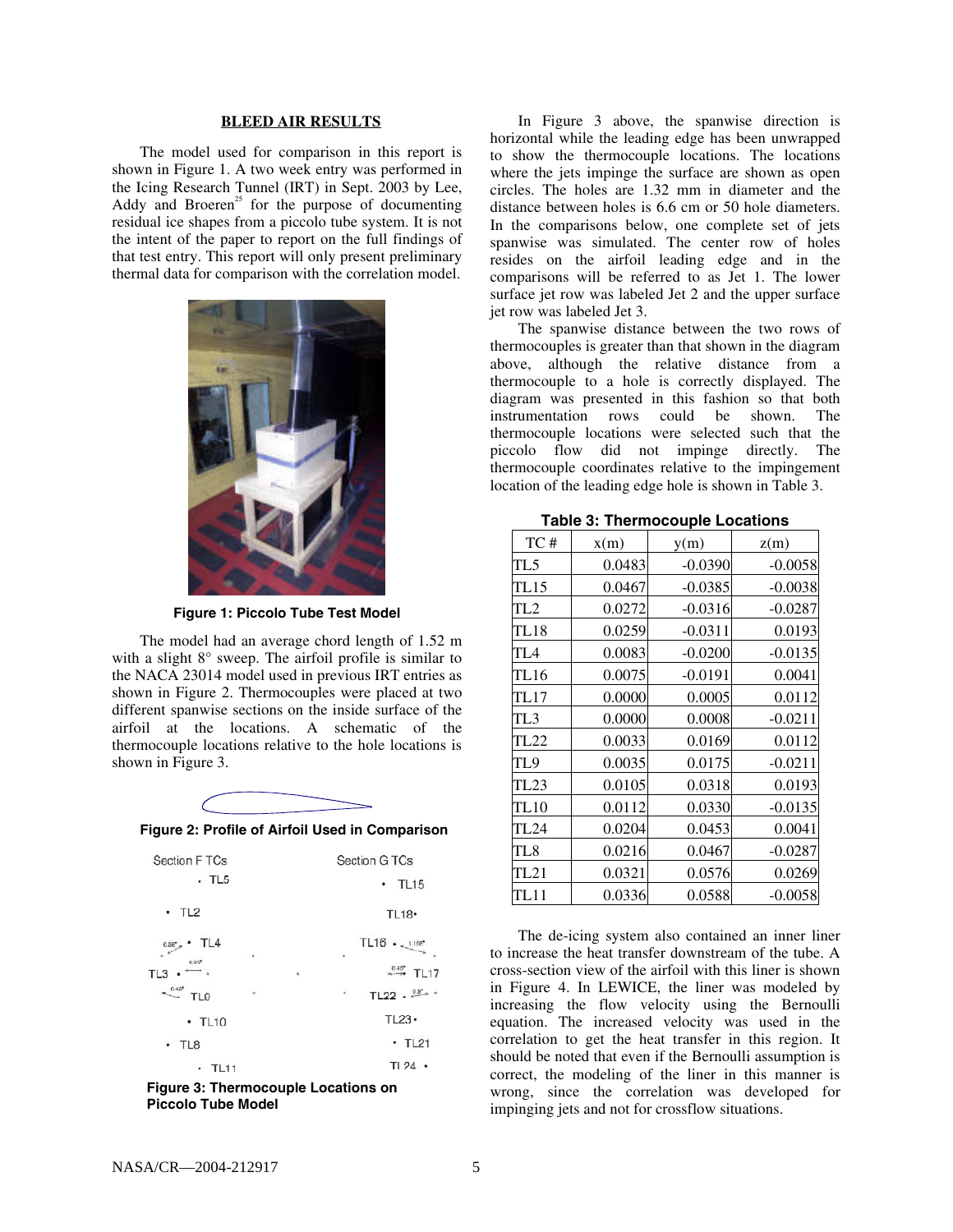

#### **Figure 4: Cross-section of Piccolo tube with Liner**

Two cases from the IRT entry were selected to demonstrate the capabilities of the correlation. A warm temperature condition and a cold temperature condition with the same bleed air flow rate were selected from the test matrix. The conditions are shown in Table 4. The mass flow rate given for these conditions represented typical values for this test.

|                       | Case 1 | Case2   |
|-----------------------|--------|---------|
| $T_c$ <sup>o</sup> F) | 23.1   | $-19.1$ |
| $V$ (kts)             | 115    | 110     |
| <b>MVD</b>            | 29     | 29      |
| <b>LWC</b>            | 0.87   | 0.67    |
| <b>AOA</b>            | 3      | 3       |
| time (min)            | 22.5   | 8.6     |
| $m_{air}$ (lb/ft-s)   | 0.01   | 0.01    |
| F)                    | 350    | 350     |

**Table 4: Test Conditions** 

Using the mass flow rate and the piccolo tube geometry, values that can be input into the various correlations can be calculated. Table 5 summarizes these inputs. The values in this table were used in the Goldstein<sup>11</sup> correlation to calculate Nusselt number. The heat transfer coefficients from this calculation are shown in Figure 5 at three spanwise values: over the centerline of Jet 1, over the centerline of Jets 2 and 3, and at the span location between the jets. The maximum heat transfer coefficient calculated was just over  $1 \text{ kW/m}^2\text{K}$  (176 BTU/ft<sup>2</sup>hr<sup>o</sup>F) and decreases rapidly away from the jet centerline. In the region between jets, the maximum heat transfer coefficient was under  $0.3$ kW/m<sup>2</sup>K which demonstrates that significant cooling occurs spanwise. The heat transfer was increased in the liner region as shown by the jump in the curves.

**Table 5: Piccolo Inputs for Correlations** 

| Re            | 11870 |
|---------------|-------|
| $z/d$ (Jet 1) | 6.9   |
| $z/d$ (Jet 2) | 5.8   |
| $z/d$ (Jet 3) | 8.1   |
| /d<br>C.      |       |



**Figure 5: Heat Transfer Coefficients at Selected Spanwise Locations**

Calculations of surface temperature were then performed at each of the spanwise locations where a thermocouple measurement was recorded. Several other spanwise locations, ranging from the centerline of Jet 1 to the centerline of Jets 2 and 3, were also calculated to determine the maximum surface temperature and to estimate the temperature gradient. A total of 100 spanwise cases were calculated for each condition. Figure 6 shows the temperature distribution at the three spanwise locations where the heat transfer coefficients were plotted.



**Figure 6: Temperature Variation for Case1**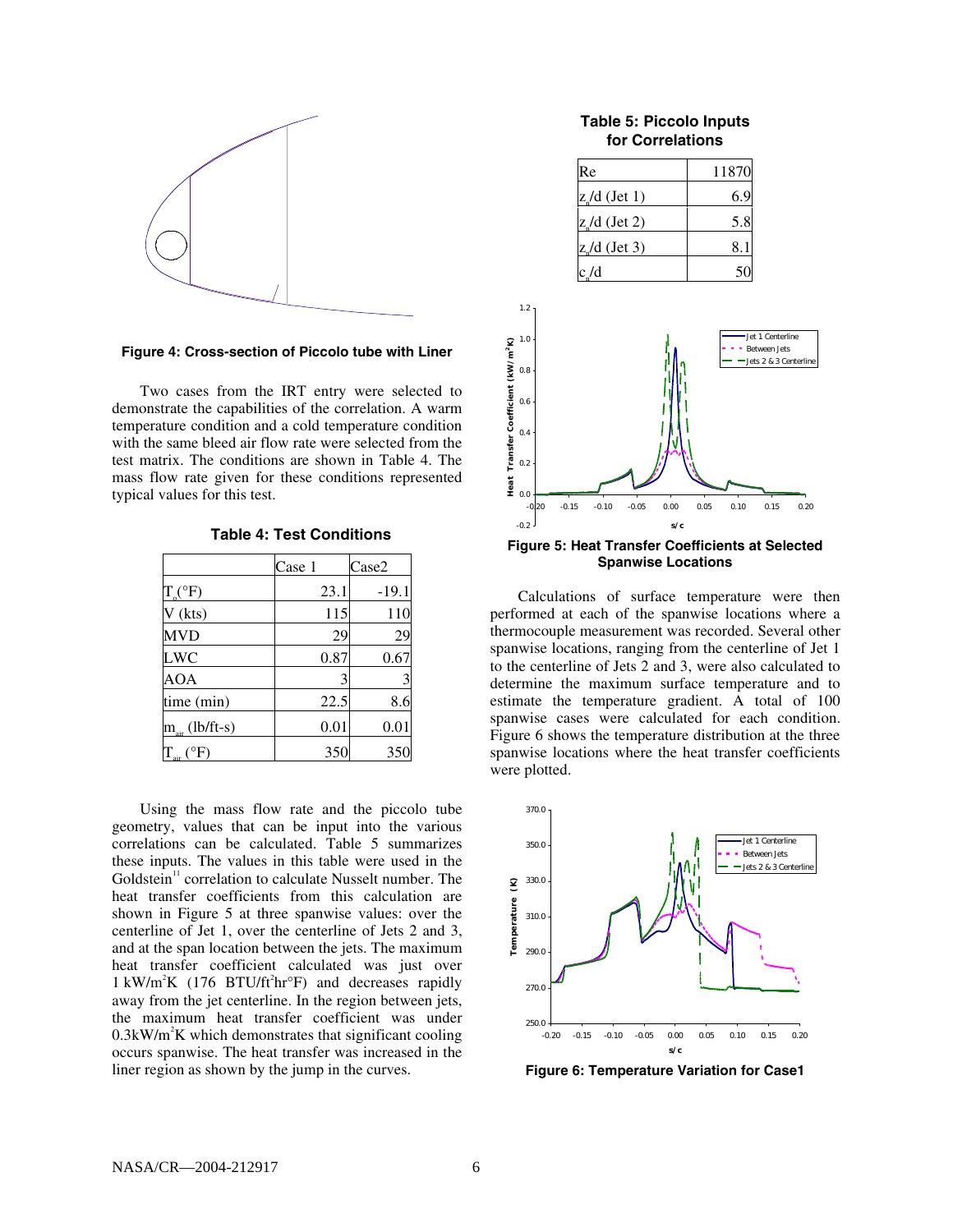The limitations of the 1D conduction approximation are apparent in this figure. For example, the surface temperature for the Jet 1 centerline location drops over 90°C (from over 350 K to 270 K) as soon as the simulation evaporates all of runback water. The increase in surface temperature over the liner is considered to be an artifact of the model. The calculated temperature gradients in both the chordwise and spanwise directions appear larger than expected.

The spanwise variation in temperature also creates a difference in the calculated residual ice shape, shown in Figure 7.



**Figure 7: Residual Ice Shape for Case1** 

The ridge ice location is predicted well by the model, however the mass of residual ice is underpredicted. There are several factors that could have caused this result. Primarily, the piccolo heat transfer coefficient could be overpredicted by the correlation. Additionally, it is acknowledged that the increased heat transfer from the liner would not be modeled by these correlations.

The results from each of the 100 spanwise cuts can be merged into a single file for display purposes. The results of this process, taking advantage of the periodic spanwise boundary condition, is shown in Figures 8 and 9.



**Figure 8: Upper Surface Ice for Case1**



**Figure 9: Lower Surface Ice for Case1**

Finally, the predicted temperatures at each thermocouple can be extracted from the individual runs and plotted against the experimental data. This result is shown in Figure 10. In this plot, the temperatures are plotted solely as a function of wrap distance even though all of the thermocouples are not at the same spanwise locations. The results show that LEWICE predicts higher temperatures than the experimental data. This result is consistent with the residual ice shape result. Higher surface temperatures will lead to higher amounts of evaporation and a smaller runback shape. It is estimated that the correlation would need to be 20% lower in order to match the experimental temperature profile.



**Figure 10: Temperature Comparison for Case1**

The same factors that affected the first case can also be seen in the results from Case 2. Figure 11 shows the surface temperature distribution for this condition. This case shows a larger variation in surface temperature due to the liner. This result suggests that the effects of the liner were overpredicted by this model.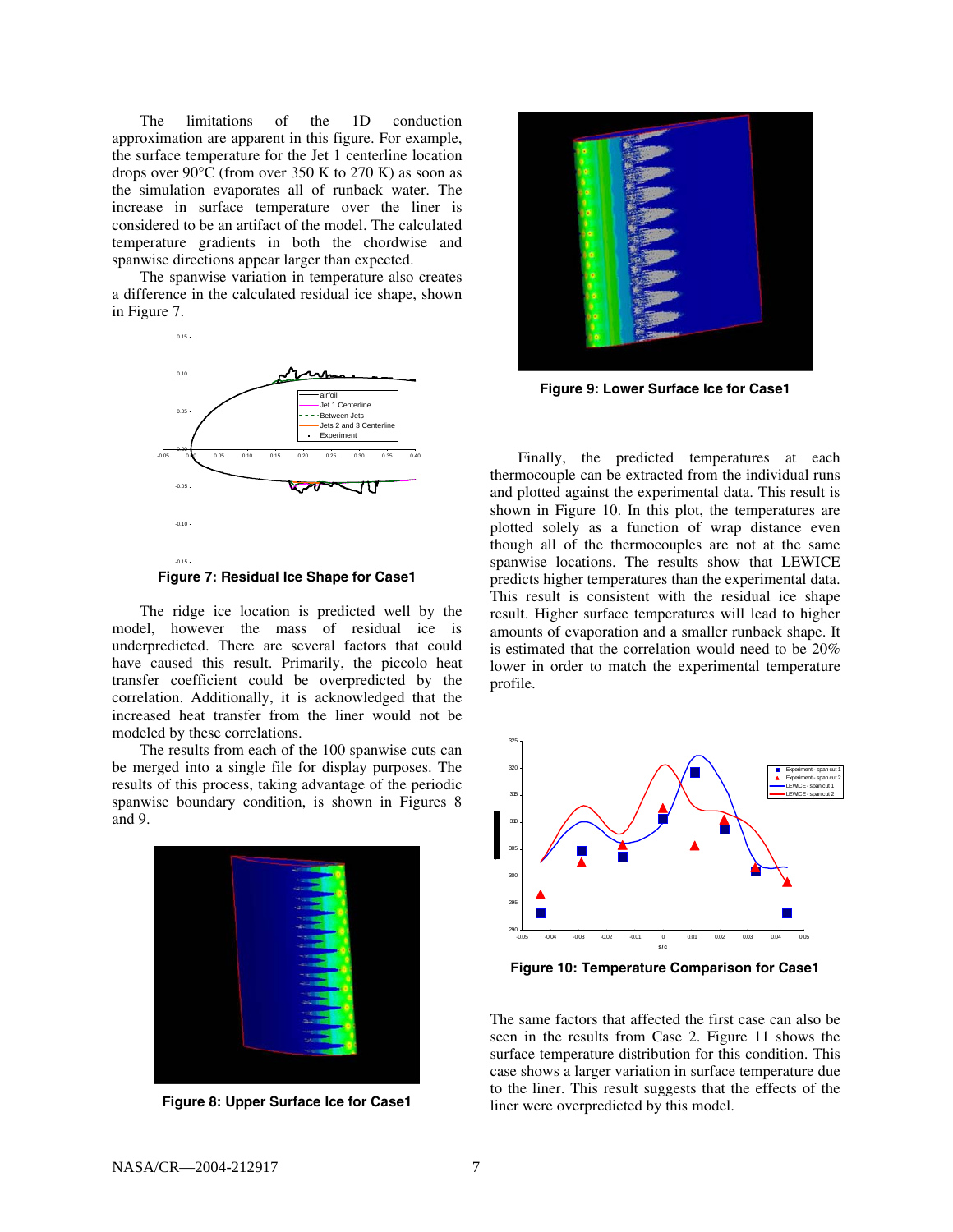The differences and percent differences were calculated by the following equations:

$$
abs.diff = |T_{\text{exp}} - T_{\text{LFWICE}}|
$$

$$
\%diff = \frac{|T_{\text{exp}} - T_{\text{LFWICE}}|}{T_{\text{exp,max}} - T_{\text{exp}}}
$$

For Case 1, the average temperature difference was 5.1 °C (9.2 °F) or 18% of the maximum temperature rise.



**Figure 11: Surface Temperature Distributions for Case 2**

This result also shows that the temperature between the jets and the liner is only slightly above freezing. A slightly lower piccolo heat transfer coefficient could result in ice formation at this location. It should also be noted that LEWICE was modified for these runs such that the external boundary layer was kept laminar over the heated region. If this assumption does not hold, a higher external heat transfer coefficient can result. These factors help to explain the residual ice shape prediction in Figure 12.



**Figure 12: Residual Ice Shape for Case 2** 

In this case, LEWICE predicts an aerodynamically severe ice ridge similar to but larger than the experimental ice shape. LEWICE places the ice ridge behind the liner boundary rather than in front as shown by the experimental data. This result shows that an improved model for the liner can result in more accurate predictions. The spanwise cuts were again merged to produce a pseudo-3D view of the LEWICE results. The upper and lower surface ice accretions are shown in Figures 13 and 14, respectively.



**Figure 13: Upper Surface Ice for Case2** 



**Figure 14: Lower Surface Ice for Case2**

The predicted temperatures at each thermocouple location were again extracted from the individual runs and plotted in Figure 15. In this case, the LEWICE predictions appear to be closer to the measured experimental data. As such, the amount of residual ice is closer to the experimental data. However, since the model used for the liner increased temperatures downstream, the ice did not form until after the runback water had passed the liner.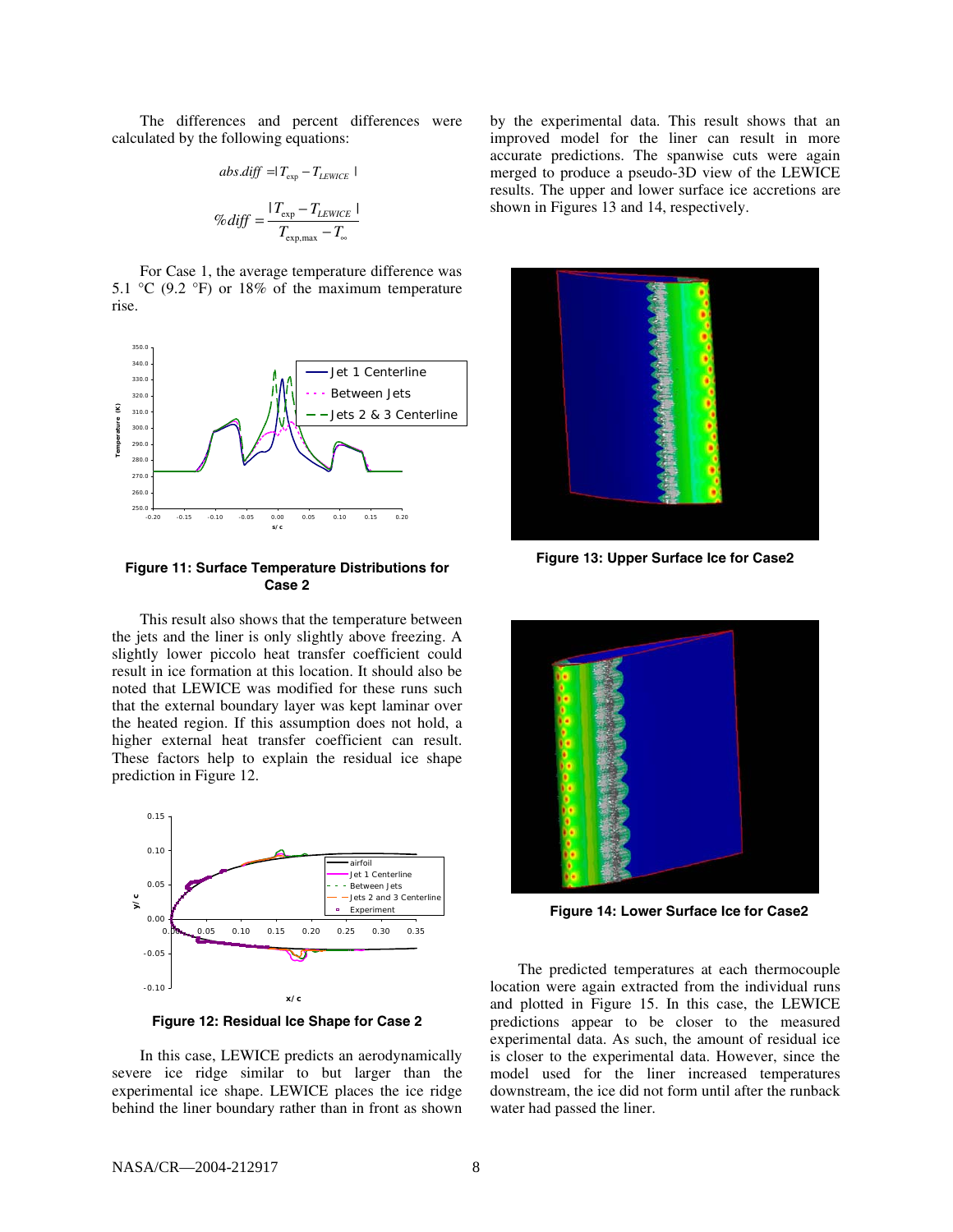

**Figure 15: Temperature Comparison for Case 2**

In this case, the average temperature difference was 4.3°C (7.8°F) while the percentage difference was 10.5%. This percentage is much lower due to the larger denominator used.

#### **CONCLUSIONS**

A literature search was performed which yielded several candidate correlations that could be applicable to piccolo tube anti-icing. Representative values for heat transfer coefficient were calculated from one such correlation and applied to a piccolo tube system for which temperature data exists. Surface temperatures and residual ice shape were compared to the experimental test data for two cases. The results showed that the correlation overpredicted surface temperature, which resulted in different ice residual patterns from the experimental shapes. However, the technique shows promise for rapidly obtaining first order estimates of piccolo tube performance. A separate correlation will be needed for handling the inner liner.

#### **REFERENCES**

- 1. Martin, H., "Heat and Mass Transfer Between Impinging Gas Jets and Solid Surfaces," Adv. in Heat Transfer, Vol. 13, pp. 1–60, 1977.
- 2. Jambunathan, K., Lai, E., Moss, M.A., and Button, B.L., "A Review of Heat Transfer Data for Single Circular Jet Impingement," Int. J. Heat and Fluid Flow, Vol. 13, #2, June 1992.
- 3. Livingood, J.N.B. and Gauntner, J.W., "Local Heat-Transfer Characteristics of a Row of Circular Air jets Impinging on a Concave Semi-Cylindrical Surface," NACA TM E–7117, 1972.
- 4. Hollworth, B. R. and Berry, R.D., "Heat Transfer From Arrays of Impinging Jets with Large Jet-to-Jet Spacing," Trans. of the ASME, v. 100, pp. 352–7, May 1978.
- 5. Hrycak, P., "Heat Transfer From a Row of Impinging Jets to Concave Cylindrical Surfaces," Intl. J. Heat and Mass Trans., Vol. 24, pp. 407– 419, 1981.
- 6. Gau, C. and Chung, C.M., "Surface Curvature Effect on Slot-Air-Jet Impingement Cooling Flow and Heat Transfer Process," Trans. of the ASME, Vol. 113, pp. 858–864, Nov. 1991.
- 7. Sparrow, E.M. and Lovell, B.J., "Heat Transfer Characteristics of an Oblique Impinging Circular Jet," Tans. of The ASME, Vol. 102, pp. 202–209, May 1980.
- 8. Tawfek, A.A., "Heat Transfer Studies of the Oblique Impingement of Round Jets upon a Curved Surface," Heat and Mass Trans., Vol. 38, pp. 467– 75, 2002.
- 9. Wu, J., Tang, L., Luke, E.A., and Tong, X., "A Comprehensive Numerical Study of Jet Flow Impingement over Flat Plates at Varied Angles," AIAA–2001–0745, Jan. 2001.
- 10. Goldstein, R.J. and Sol, W.S., "Heat Transfer to a Row of Impinging Circular Air Jets Including the Effect of Entrainment," Intl. J. of Heat and Mass Trans., Vol. 34, #8, pp. 2133–2147, 1991.
- 11. Goldstein, R. J., Behbahni, A. I. and Heppelman, K. K., "Streamwise Distribution of the Recovery Factor and the Local Heat Transfer Coefficient to an impinging Circular Air Jet," Intl. J. of Heat and Mass Trans., Vol. 29, #8, pp. 1227-1235, 1986.
- 12. Florshuetz, L.W., Metzger, D.E., and Truman, C.R., "Jet Array Impingement with Crossflow— Correlation of Streamwise Resolved Flow and Heat Transfer Distributions," NACA CR–3373, Jan. 1981.
- 13. Campbell, B.T., Crafton, J., Witte, G.R., and Sullivan, J.P., "Laser Spot Heating/Temperature Sensitive Paint Heat Transfer Measurements," AIAA 98–2501, Jan. 1998.
- 14. Crafton, J, Lachendro, N., Guille, M., Sullivan, J. P., "Application of Temperature and Pressure Sensitive Paint to an Obliquely Impinging Jet," AIAA–99–0387, Jan. 1999.
- 15. Ichimiya, K., "Heat Transfer Characteristics of an Annular Turbulent Impinging Jet with a Confined Wall Measured by Thermosensitive Liquid Crystal," Heat and Mass Transfer, published online Oct. 2002.
- 16. Maurel, S., and Solliec, C., "A Turbulent Plane Jet Impinging Nearby and Far from a Flat Plate," Exp. in Fluids, Vol. 31, pp. 687–696, 2001.
- 17. Tawfek, A.A., "Heat Transfer and Pressure Distributions of an Impinging Jet on a Flat Surface," Heat and Mass Trans., Vol. 32, pp. 49– 54, 1996.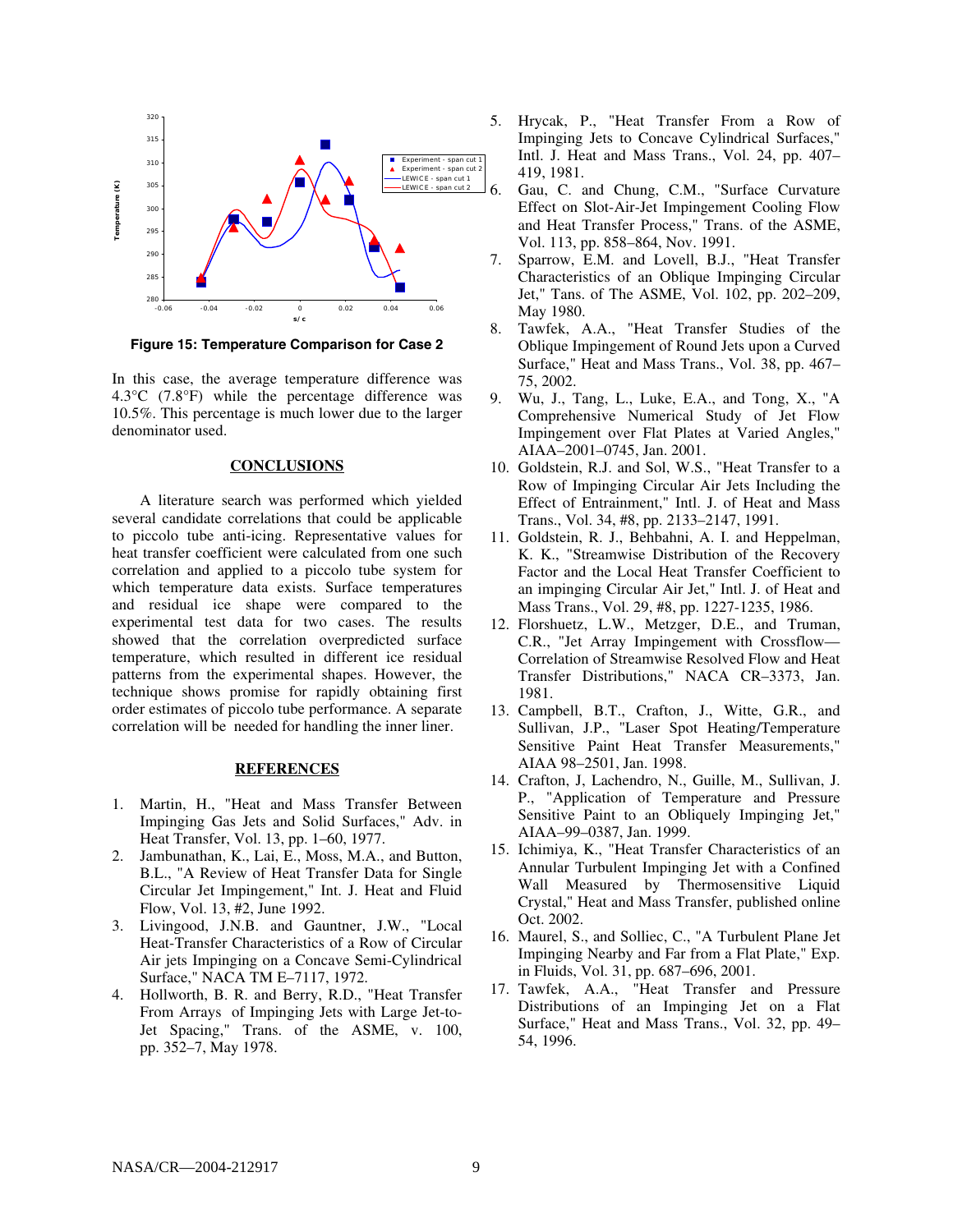- 18. Huber, A.M. and Viskanta, R., "Effect of Jet-Jet Spacing on Convective Heat Transfer to Confined, Impinging Arrays of Axisymmetric Air Jets," Int. J. Heat Mass Trans., vol. 37, #18, pp. 2859–2869, 1994.
- 19. Huang, L. and El-Genk, M.S., "Heat Transfer of an Impinging Jet on a Flat Surface," Int. J. Heat Mass Trans., Vol. 37, #13, pp. 1915–1923, 1994.
- 20. Brown, J., Raghunathan, S., Watterson, J.K., Linton. A.J., and Riordon, D., "Heat Transfer Correlation for De-Icing Systems,"
- 21. Wright, W.B., "Users Manual for the NASA Lewis Ice Accretion Code LEWICE 2.2," NASA CR 209409, Jan. 1999.
- 22. Masiulaniec, K.C. and Wright, W.B., "User's Manual for the NASA Lewis Ice Accretion/Heat Transfer Prediction Code with Electrothermal Deicer Input", NASA CR–4530, 1994.
- 23. Wright, W.B., Al-Khalil, K.M., and Miller, D., "Validation of NASA Thermal Ice Protection Computer Codes: Part 2—Thermal De-Icing," AIAA–97–0050, Jan. 1997.
- 24. Al-Khalil, K.M., Miller, D. and Wright, W.B., "Validation of NASA Thermal Ice Protection Computer Codes: Part 3—Thermal Anti-Icing," AIAA–97–0051, Jan. 1997.
- 25. Lee, S., Addy, G and Broeren, A., "IRT Residual Icing Test on a Representative Piccolo Tube System," Sept. 2003.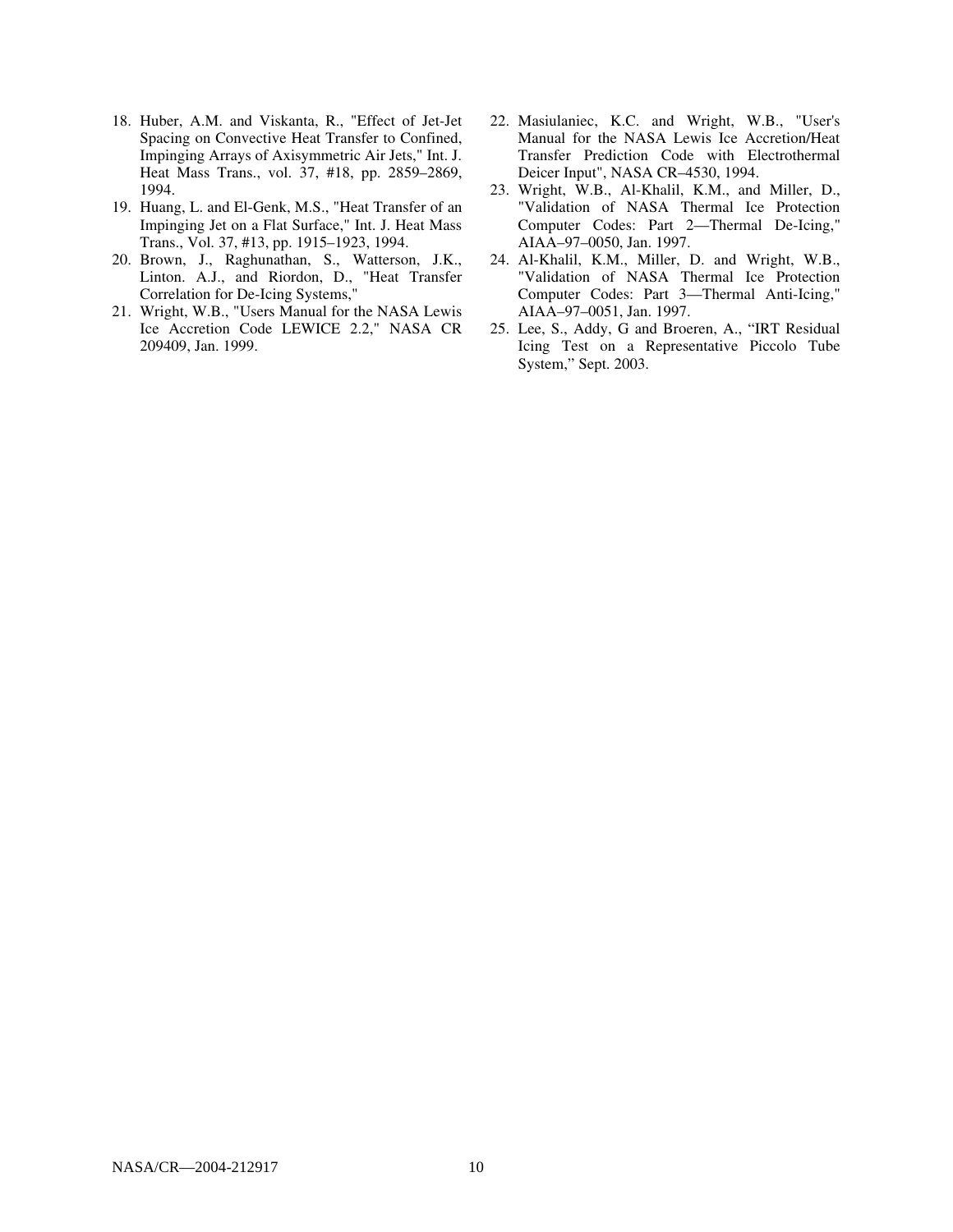## **REPORT DOCUMENTATION PAGE**

Form Approved OMB No. 0704-0188

|                                                         |                                                                                                                                                                                                                                                                                                                                                                                                                                                                                             |                                    | Public reporting burden for this collection of information is estimated to average 1 hour per response, including the time for reviewing instructions, searching existing data sources,                                                                                                                                                                               |
|---------------------------------------------------------|---------------------------------------------------------------------------------------------------------------------------------------------------------------------------------------------------------------------------------------------------------------------------------------------------------------------------------------------------------------------------------------------------------------------------------------------------------------------------------------------|------------------------------------|-----------------------------------------------------------------------------------------------------------------------------------------------------------------------------------------------------------------------------------------------------------------------------------------------------------------------------------------------------------------------|
|                                                         | Davis Highway, Suite 1204, Arlington, VA 22202-4302, and to the Office of Management and Budget, Paperwork Reduction Project (0704-0188), Washington, DC 20503.                                                                                                                                                                                                                                                                                                                             |                                    | gathering and maintaining the data needed, and completing and reviewing the collection of information. Send comments regarding this burden estimate or any other aspect of this<br>collection of information, including suggestions for reducing this burden, to Washington Headquarters Services, Directorate for Information Operations and Reports, 1215 Jefferson |
| 1. AGENCY USE ONLY (Leave blank)                        | 2. REPORT DATE                                                                                                                                                                                                                                                                                                                                                                                                                                                                              | 3. REPORT TYPE AND DATES COVERED   |                                                                                                                                                                                                                                                                                                                                                                       |
|                                                         | April 2004                                                                                                                                                                                                                                                                                                                                                                                                                                                                                  |                                    | <b>Final Contractor Report</b>                                                                                                                                                                                                                                                                                                                                        |
| <b>4. TITLE AND SUBTITLE</b>                            |                                                                                                                                                                                                                                                                                                                                                                                                                                                                                             |                                    | 5. FUNDING NUMBERS                                                                                                                                                                                                                                                                                                                                                    |
| Tube Application                                        | An Evaluation of Jet Impingement Heat Transfer Correlations for Piccolo                                                                                                                                                                                                                                                                                                                                                                                                                     |                                    |                                                                                                                                                                                                                                                                                                                                                                       |
| 6. AUTHOR(S)                                            |                                                                                                                                                                                                                                                                                                                                                                                                                                                                                             |                                    | WBS-22-728-41-17                                                                                                                                                                                                                                                                                                                                                      |
|                                                         |                                                                                                                                                                                                                                                                                                                                                                                                                                                                                             |                                    | NAG3-00145                                                                                                                                                                                                                                                                                                                                                            |
| William B. Wright                                       |                                                                                                                                                                                                                                                                                                                                                                                                                                                                                             |                                    |                                                                                                                                                                                                                                                                                                                                                                       |
| 7. PERFORMING ORGANIZATION NAME(S) AND ADDRESS(ES)      |                                                                                                                                                                                                                                                                                                                                                                                                                                                                                             |                                    | 8. PERFORMING ORGANIZATION<br><b>REPORT NUMBER</b>                                                                                                                                                                                                                                                                                                                    |
| QSS Group, Inc.                                         |                                                                                                                                                                                                                                                                                                                                                                                                                                                                                             |                                    |                                                                                                                                                                                                                                                                                                                                                                       |
| 21000 Brookpark Road<br>Cleveland, Ohio 44135           |                                                                                                                                                                                                                                                                                                                                                                                                                                                                                             |                                    | $E-14355$                                                                                                                                                                                                                                                                                                                                                             |
|                                                         |                                                                                                                                                                                                                                                                                                                                                                                                                                                                                             |                                    |                                                                                                                                                                                                                                                                                                                                                                       |
| 9. SPONSORING/MONITORING AGENCY NAME(S) AND ADDRESS(ES) |                                                                                                                                                                                                                                                                                                                                                                                                                                                                                             |                                    | <b>10. SPONSORING/MONITORING</b>                                                                                                                                                                                                                                                                                                                                      |
|                                                         |                                                                                                                                                                                                                                                                                                                                                                                                                                                                                             |                                    | <b>AGENCY REPORT NUMBER</b>                                                                                                                                                                                                                                                                                                                                           |
| National Aeronautics and Space Administration           |                                                                                                                                                                                                                                                                                                                                                                                                                                                                                             |                                    | NASA CR-2004-212917                                                                                                                                                                                                                                                                                                                                                   |
| Washington, DC 20546-0001                               |                                                                                                                                                                                                                                                                                                                                                                                                                                                                                             |                                    | AIAA-2004-0062                                                                                                                                                                                                                                                                                                                                                        |
|                                                         |                                                                                                                                                                                                                                                                                                                                                                                                                                                                                             |                                    |                                                                                                                                                                                                                                                                                                                                                                       |
| <b>11. SUPPLEMENTARY NOTES</b>                          |                                                                                                                                                                                                                                                                                                                                                                                                                                                                                             |                                    |                                                                                                                                                                                                                                                                                                                                                                       |
|                                                         | Prepared for the 42nd Aerospace Sciences Meeting and Exhibit sponsored by the American Institute of Aeronautics<br>Systems Division, NASA Glenn Research Center, organization code 5840, 216–433–3900.                                                                                                                                                                                                                                                                                      |                                    | and Astronautics, Reno, Nevada, January 5-8, 2004. Project Manager, Thomas Bond, Turbomachinery and Propulsion                                                                                                                                                                                                                                                        |
|                                                         |                                                                                                                                                                                                                                                                                                                                                                                                                                                                                             |                                    |                                                                                                                                                                                                                                                                                                                                                                       |
| 12a. DISTRIBUTION/AVAILABILITY STATEMENT                |                                                                                                                                                                                                                                                                                                                                                                                                                                                                                             |                                    | <b>12b. DISTRIBUTION CODE</b>                                                                                                                                                                                                                                                                                                                                         |
| Unclassified - Unlimited                                |                                                                                                                                                                                                                                                                                                                                                                                                                                                                                             |                                    |                                                                                                                                                                                                                                                                                                                                                                       |
| Subject Categories: 03 and 34                           |                                                                                                                                                                                                                                                                                                                                                                                                                                                                                             | Distribution: Nonstandard          |                                                                                                                                                                                                                                                                                                                                                                       |
| Available electronically at http://gltrs.grc.nasa.gov   |                                                                                                                                                                                                                                                                                                                                                                                                                                                                                             |                                    |                                                                                                                                                                                                                                                                                                                                                                       |
|                                                         | This publication is available from the NASA Center for AeroSpace Information, 301–621–0390.                                                                                                                                                                                                                                                                                                                                                                                                 |                                    |                                                                                                                                                                                                                                                                                                                                                                       |
| 13. ABSTRACT (Maximum 200 words)                        |                                                                                                                                                                                                                                                                                                                                                                                                                                                                                             |                                    |                                                                                                                                                                                                                                                                                                                                                                       |
|                                                         | Impinging jets have been used for a wide variety of applications where high rates of heat transfer are desired. This<br>report will present a review of heat transfer correlations that have been published. The correlations were then added<br>to the LEWICE software to evaluate the applicability of these correlations to a piccolo tube anti-icing system. The<br>results of this analysis were then compared quantitatively to test results on a representative piccolo tube system. |                                    |                                                                                                                                                                                                                                                                                                                                                                       |
| <b>14. SUBJECT TERMS</b>                                |                                                                                                                                                                                                                                                                                                                                                                                                                                                                                             |                                    | <b>15. NUMBER OF PAGES</b>                                                                                                                                                                                                                                                                                                                                            |
| Conductive heat transfer; Thermodynamics                |                                                                                                                                                                                                                                                                                                                                                                                                                                                                                             |                                    | 16<br>16. PRICE CODE                                                                                                                                                                                                                                                                                                                                                  |
| 17. SECURITY CLASSIFICATION                             | <b>18. SECURITY CLASSIFICATION</b>                                                                                                                                                                                                                                                                                                                                                                                                                                                          | <b>19. SECURITY CLASSIFICATION</b> | 20. LIMITATION OF ABSTRACT                                                                                                                                                                                                                                                                                                                                            |
| OF REPORT<br>Unclassified                               | OF THIS PAGE<br>Unclassified                                                                                                                                                                                                                                                                                                                                                                                                                                                                | OF ABSTRACT<br>Unclassified        |                                                                                                                                                                                                                                                                                                                                                                       |